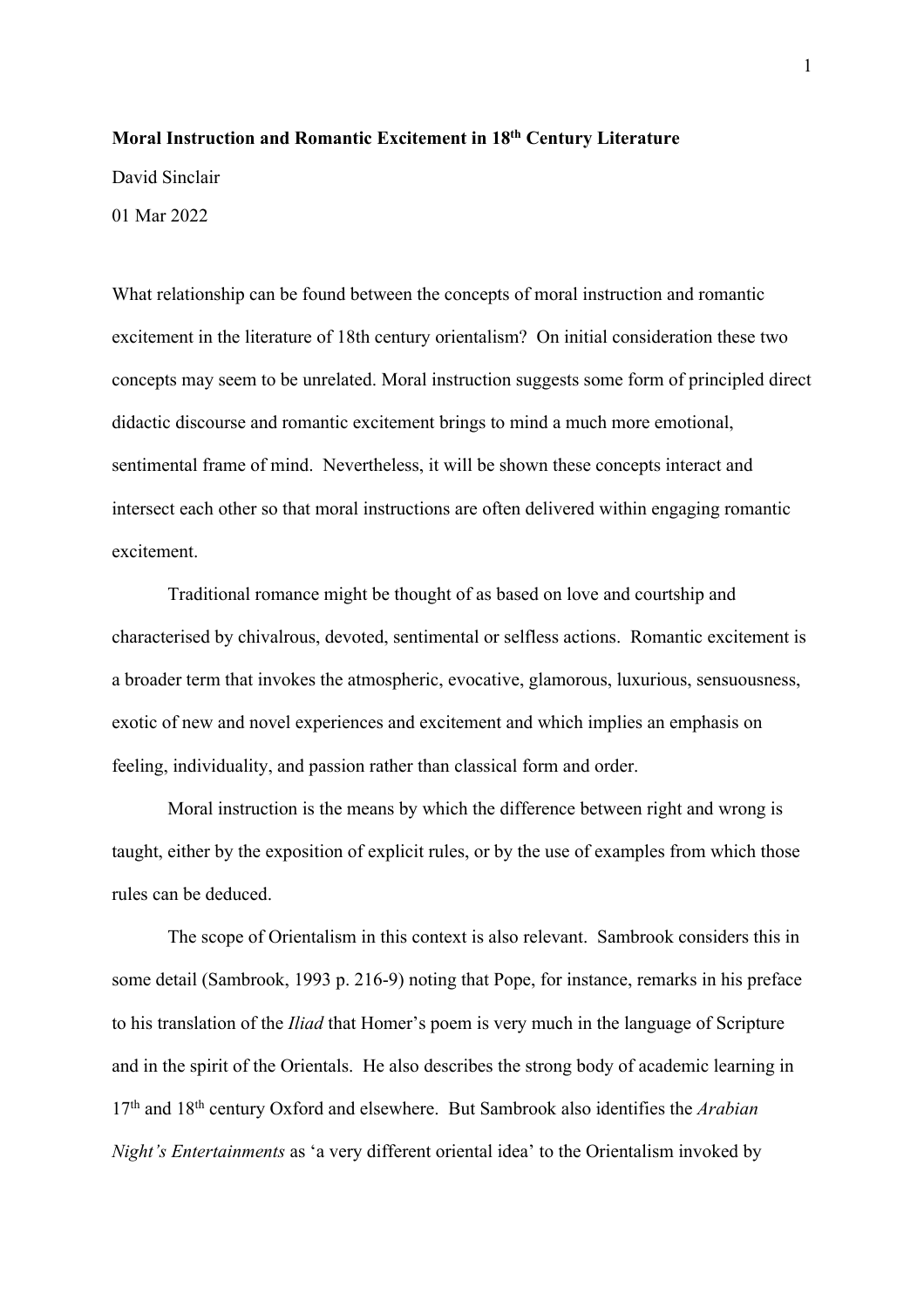classical or biblical texts, and emphasises the variability in the ways a writer could respond to

the Orient:

The variety of ways in which Orientalism could be employed is well indicated by the difference between. Johnson's fable on the vanity of human wishes, the history of *Rasselas Prince of Abissinia* (1759) and William Beckford's exotic, sultry and decadent *History of the Caliph Vathek* (1786).

Sambrook, 1993, p. 218-219

Indeed the whole idea of the Orient was both romantic and tantalisingly frightening to the 18<sup>th</sup> century audience:

Sensuality, promise, terror, sublimity, idyllic pleasure, intense energy: the Orient as a figure in the pre-Romantic, pretechnical Orientalist imagination of late-eighteenthcentury Europe was really a chameleonlike quality called (adjectivally) "Oriental." Said, 1993, p. 118

Oriental tales from two quite different works will be considered here. *The Turkish* 

*Letters* (Heffernan and O'Quinn, 2003), a collection of Lady Mary Montagu's letters, written

during her journeys in Europe and the Ottoman Empire, provide an eyewitness account of the

experiences afforded by the Orient to the Western traveller. The *Arabian Nights'* 

*Entertainments* (Mack, 2009) is a collection of folk stories, derived mostly from Indian and

Persian sources that were collected and edited by Galland in the 18<sup>th</sup> Century.

Montagu's letters provide us with a witty, intimate, detailed and entertaining window on the

18<sup>th</sup> century interface between cosmopolitan Western society and the exotic Ottoman empire.

While her writing has a veneer of assumed Western superiority, it also serves to provide a

critical viewpoint juxtaposing the situation of women in Oriental and Western society.

Montagu is not just an observer of the orient; her work also reflects back on the western

society she belongs to:

The female's Orient that Lady Montagu describes, simply by its portrayal, gives agency to the author and her subjects, while simultaneously proposing an alternative to the role of women that lies beyond the private sphere

(Dadabhoy, 2014).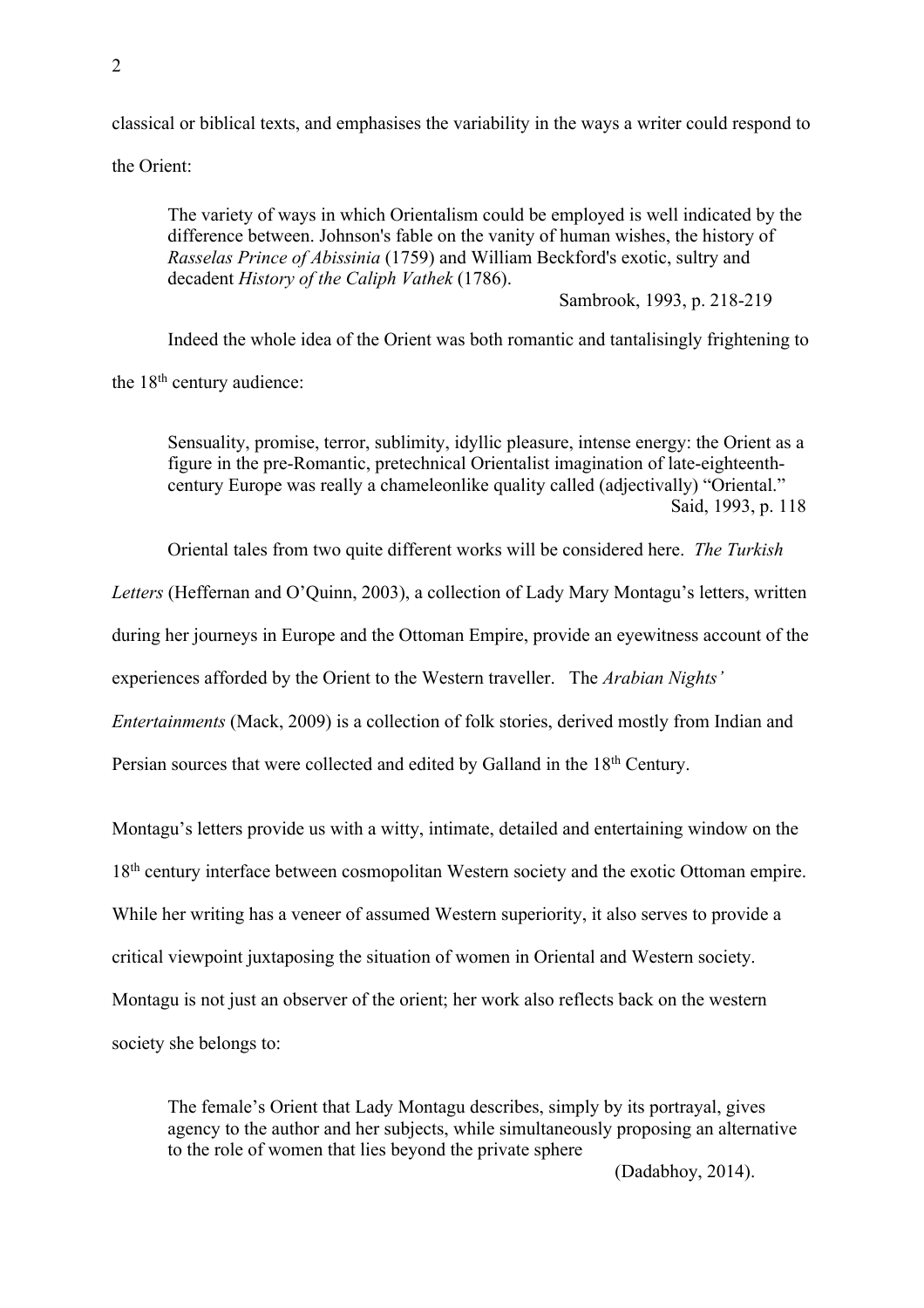Modern critics have attempted to identify Montagu as an early feminist. Lew (1991, p. 435) describes her as the "first feminist" and says "her descriptions of the Oriental women subverted order anticipated by two hundred fifty years those off feminists such as Mernissi and Abu-Lughad". But this is a  $20<sup>th</sup>$  Century centric view. Montagu herself says she does not argue for the equality of the sexes:

God and nature has thrown us into inferior rank: We are a lower of the creation; we owe obedience and submission to the superior sex; and any woman, who … denies this, rebels against the law of the Creator…

Halsband, R. (1965-1967), I p. 45 cited in Khrisat (na)

Critics also recognise Montagu's advantage over other foreign male travellers who did not have the kind of access that was available to her. Furthermore, Melman suggests that "because of her access and presumed feminine empathy with the Oriental subject, her work was read as more authentic." (Melman, 1992, cited in Ozdalga and Amanat, 2015).

As an actual eyewitness, Montagu is an authentic and accurate witness to the Orient. She provides many passages of literal prose detailing expertly and accurately the landscapes, town, cities, and population therein, together with the fashions and costumes of the social events she attends. She also comments extensively (and perhaps less reliably) on the social manners, culture, virtue, religions and morals of those she encounters.

Montagu even critiques the reliability of her own narration, first stating an intention to relaying everything truthfully in writing, "I think it a virtue to admire without any mixture of envy or desire" (Hefferman and O'Quinn, 2013, p. 133-134) while later taking the moral high ground when comparing herself to other observers:

Your whole letter is full of mistakes… you have taken your ideas of Turkey from that worthy author Dumont, who has writ with equal ignorance and confidence. They never fail giving you an account of the women, which 'tis certain they never saw, and talking very wisely of the genius of the men, into whose company they are never admitted….

Hefferman and O'Quinn, 2013, p. 148

Montagu is characteristically forthright in discussing the morals of the Turkish Lady: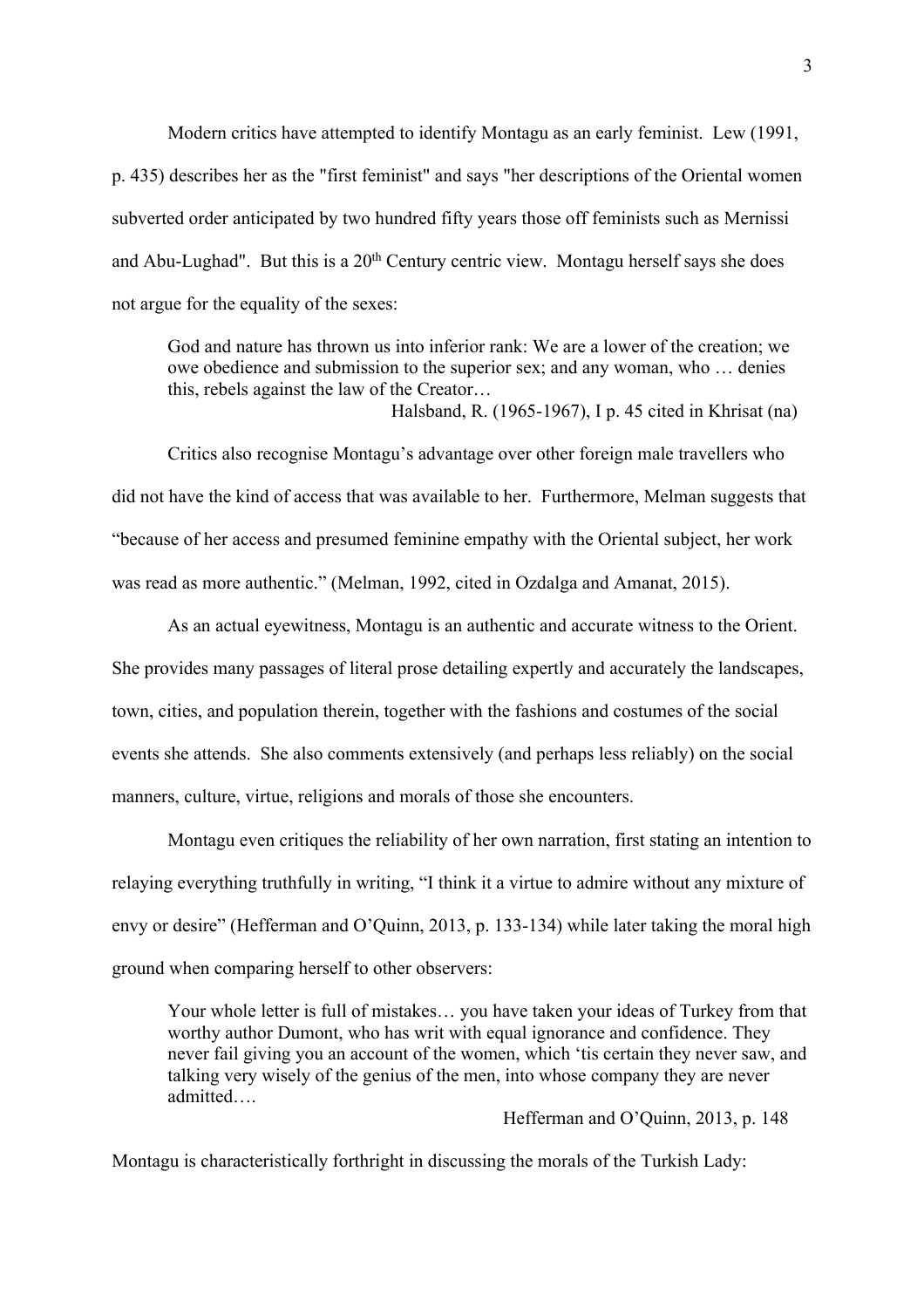As to their Mortality or good Conduct, I can say like Arlequin, that 'tis just as with you, and the Turkish Lady's don't commit one sin the less for not being Christians… ibid., p. 11

'Tis very easy to see they have more liberty than we have, no woman, of what rank so ever being permitted to go in the streets without two muslins, one that covers her face all but her eyes and another that hides the whole dress of her head ibid., p. 114-5

Montagu sees the Oriental veiling of women as a distinct advantage, allowing not only anonymity "'tis impossible for the most jealous husband to know his wife when he meets her, and no man dare either touch or follow a woman in the street" (Hefferman and O'Quinn 2013, p. 114-5), but also opportunity for infidelity incognito – Montagu recognises such moral digressions are difficult if not impossible in London society where women in society are visible to all. Montagu's viewpoint of Oriental woman is therefore uniquely different to other (male) Orientalists. But (male) critics still think Montagu contributes to the Oriental stereotype of

…pleasure, sexuality and lust. Although critics think that Montagu is a feminist, it seems that she is neither a voice for feminism nor a hero for feminists Khrisat (na).

There are many differences between Montagu's *Turkish Letters* and the stories collected and presented by Galland in his version of the *Arabian Nights' Entertainment*. In Montagu's work, the single author has the authority of an eyewitness to the events described and one who is a major character and participant in the letters which form the narrative discourse. Galland on the other hand is an integrator of stories originating well before his lifetime, possibly in differing cultures and countries.

The *Arabian Nights' Entertainment* contains elements of the supernatural and the fantastical (magic spells and potions, jinns, ghouls, ape-people, giants, sorcerers and imaginary creatures and lands) intermingled with real people and geography.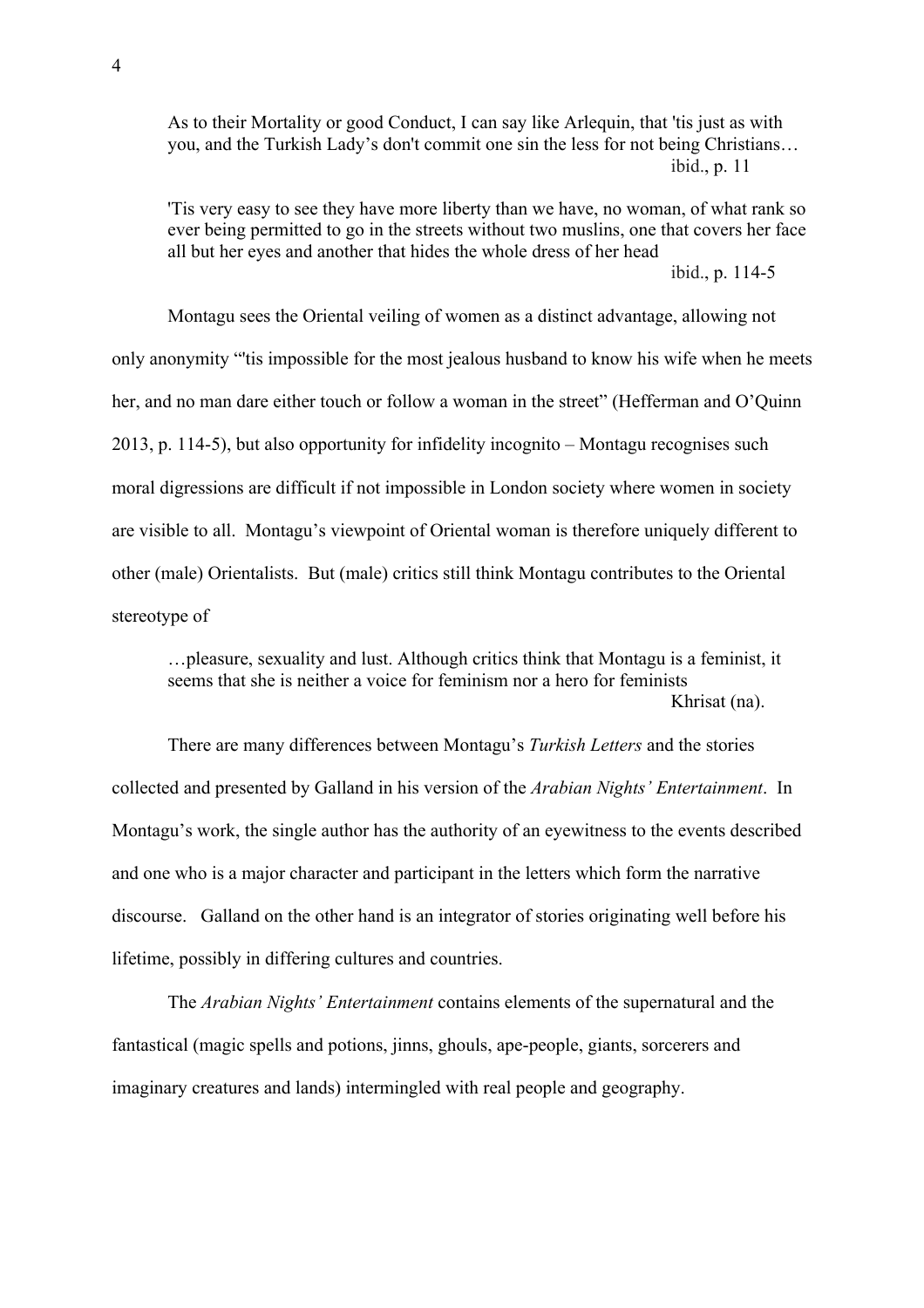While the stories of the *Arabian Nights' Entertainment* provide humour and entertainment, according to Mack "they are primarily lessons in etiquette, aesthetics, decorum, religion, government history, and sex" (2009, p. xxii.). This is not a universal view however, as at least one editor, G.C Baskett, in revising selected stories for children's consumption, attempted to comfort their parents "with the consolation that, while the tales themselves may offer a fanciful vision of the world to the total excusal exclusion of moral and didactic teachable" (ibid., p. xix).

It is not perhaps surprising that in such a vast and panoramic work as the *Arabian Nights' Entertainment* there are many different examples of moral instruction. These include themes of fidelity, charity, compassion, courage, mercy, respect, cooperation, forgiveness, love, trustworthiness, honesty, responsibility and tolerance. But the *Arabian Nights' Entertainment* does not directly preach to its audience, rather it is left to the reader to extract these lessons from their response to the stories.

In 'The Story of the Little Hunchback' (Mack, 2009, p. 222) and the tales embedded in it, moral instruction is underlined by humour. An extensive example is the slapstick nature of the 'pass-the-parcel' treatment of the supposedly dead body of the Hunchback. This is set up in the parent frame story where at Tailor's table "unluckily the crooked gentleman swallowed a large bone of which he died in a few minutes." (p. 223). The Tailor, fearing he killed the hunchback but shunning his moral responsibility, transports the body to a doctor, deceiving the doctor into treating a supposedly live patient. The hunchback's body is however kicked down the stairs by the Jewish doctor: "the doctor was transported with joy being paid beforehand ... and that in such haste that, stumbling against the corpse, he gave it such a kick as made it tumble quite down to the stairfoot." (p. 223). The doctor discards his morals and stuffs the body down a chimney "clapping ropes under his armpits, let him down the chimney into the [Sultan's] purveyors chamber so softly and dexterously" (p. 224). The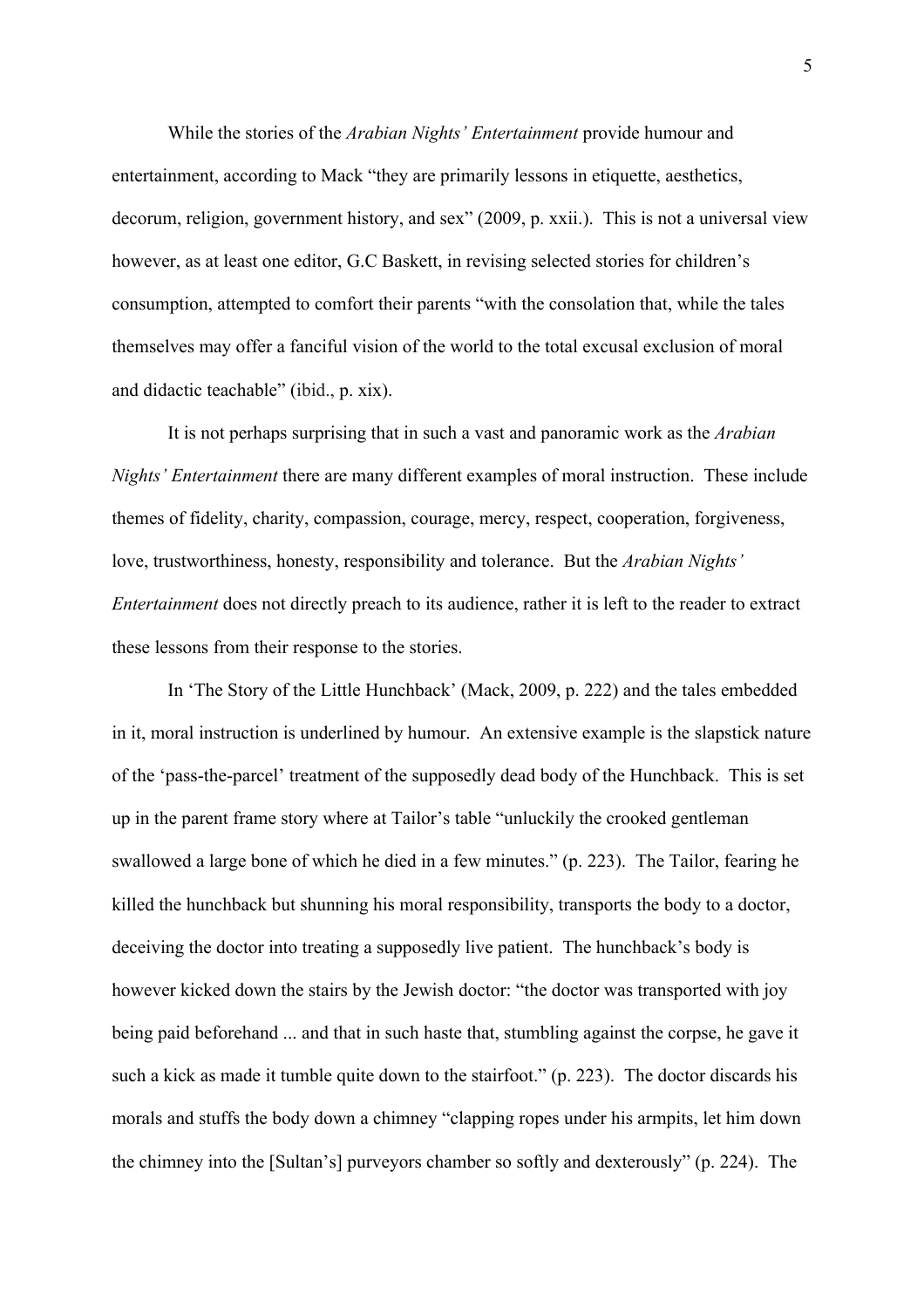Arab purveyor then props the body up in a shop doorway. It is then knocked down by a drunken Christian merchant:

…the corpse being jostled, tumbled on the merchant's back. … [The merchant.] … knocked him down with a swinging box on the air.

(p. 225)

The Jewish doctor, Muslim purveyor and Christian merchant all fail to fulfil their moral duty of care of the dead. However they are all brought to account, as, in reverse order, they are called before the chief justice. As they appear, they confess their immoral deeds and in doing so, save the subsequent perpetrator in the chain from execution. Eventually, the Sultan of Casgar (to whom the hunchback was court jester) hears the whole sorry story, declaring: "Did you ever hear … such a surprising story as this that has happened upon the account of my little crooked buffoon" (p. 228). The reader is then entertained by a sequence of sub-frame stories. At the end of all of this, the Sultan is so amused he "looked with a contented air and gave the Taylor and his comrades their lives" (p. 304).

The original frame story, *The Story of the Little Hunchback,* is finally resolved as the fishbone is pulled from the hunchback's throat and the hunchback amazingly springs back to life. The Sultan then rewards the Taylor, Doctor, Purveyor and Christian Merchant by giving "them each a very rich robe which he caused them to be clothed in his presence" (p. 305). Only the poor hunchback sadly remains unrewarded. Thus the reader sees the morality of telling the truth, being responsible for their own actions, tolerance amongst cultures and religions and that good actions result in good outcome, but bad actions are punished. The miraculous resuscitation of the hunchback is a moral metaphor for the rebirth found in numerous places in the *Arabian Nights' Entertainments.* Indeed just as the little hunchback lives through the many stories of the parent frame, to be reborn eventually, Scheherazade achieves her own continued existence by linking many stories until her own eventual rebirth from the Sultan's threat of execution.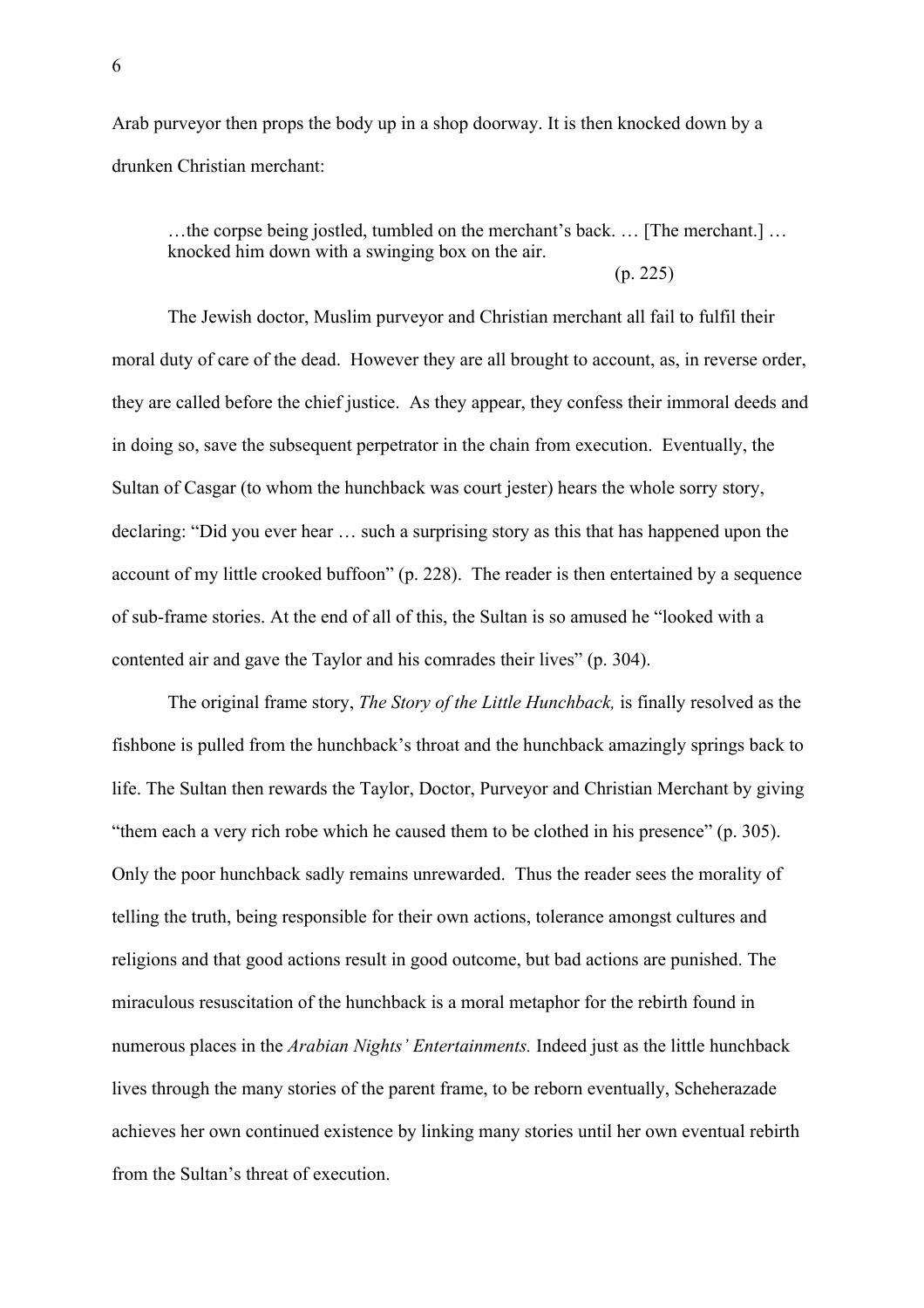Returning to the question of the relationship between romantic excitement and moral instruction, both *The Turkish Letters* and *The Arabian Entertainments* provide a vivid and dramatic picture of the Oriental exotic and contain many examples of how the participants thoughts and actions have either good or bad consequences.

In *The Turkish Letters* this drama is mirrored by Montagu herself, and is described by the young Joseph Spence who met Montagu in Rome and wrote to his mother:

Lady Mary is one of the most extraordinary shining characters in the world; but she shines like a comet; she is all irregular and always wandering. She is the most wise, most imprudent; loveliest, disagreeablest; best natured, cruellest woman in the world. Spence, 1820, cited in Desai ,1991, p. xxiv

Montagu's writing, as in her personality, provides similar extremes for readers. *The Turkish Letters* evoke the romantic atmospheric, glamorous, luxurious, sensuousness and exoticism of the Orient while Montagu's feminine viewpoint offers a characterisation of the Oriental woman which also equally and critically illuminated the situation of women in 18<sup>th</sup> century Western society.

Taken together, both works contrast the natural and the supernatural, the realistic and the imaginary, the opulence, splendour and grandeur and the squalor, poverty, violence and bigotry of the Orient but do not directly instruct the reader. The reader becomes a participant in the discourse and must use the lessons they observe in the romantic excitement of the text to reach their own moral conclusions.

[2199 words]

## References

Chloe, C., (1999), *Pleasure and Guilt on the Grand Tour,* Manchester University Press.